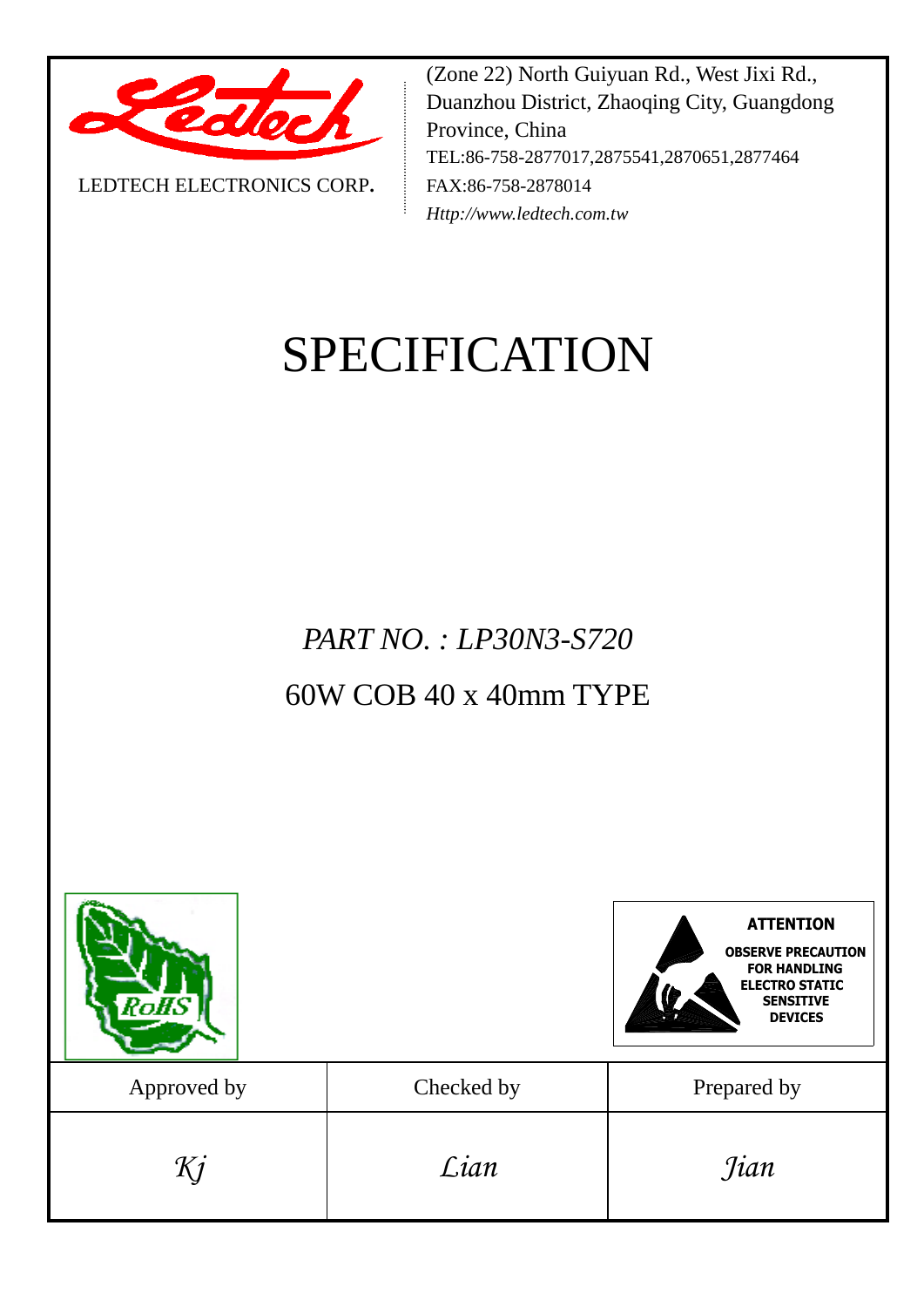



#### **Features**

- Pb Free & RoHS Compliant
- Multi-Chip package
- **Good Thermal Conductivity**
- LED lighting engine
- Lambertian Distrubution Pattern
- $\bullet$  No UV Emission
- Easy Optical System Module
- Long Operating Life

# **Application**

- Bay-light module
- Indoor decorative lighting
- $\bullet$  Illumination
- Automotive Application
- **•** Architectural Lighting
- Indicator / Decoration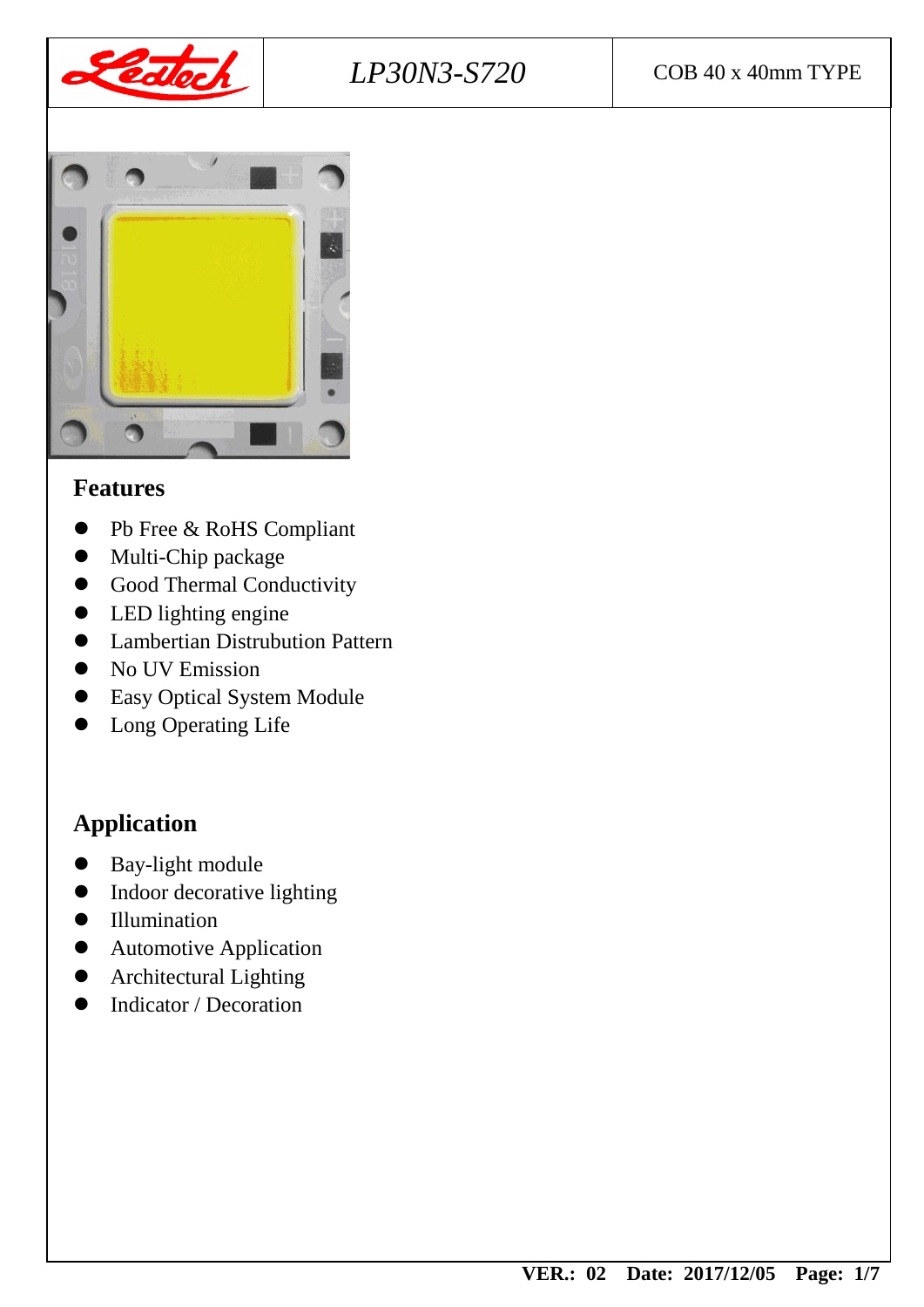

# *LP30N3-S720* COB 40 x 40mm TYPE

## **Package Dimensions**



#### **Notes:**

- 1. All dimensions are in mm.
- 2. Tolerance is ±0.5mm unless otherwise noted.

## **Description**

| Part No.    | LED Chip       | Lens Color            |                 |
|-------------|----------------|-----------------------|-----------------|
|             | Material       | <b>Emitting Color</b> |                 |
| LP30N3-S720 | InGaN/Sapphire | Cool White            | Orange Diffused |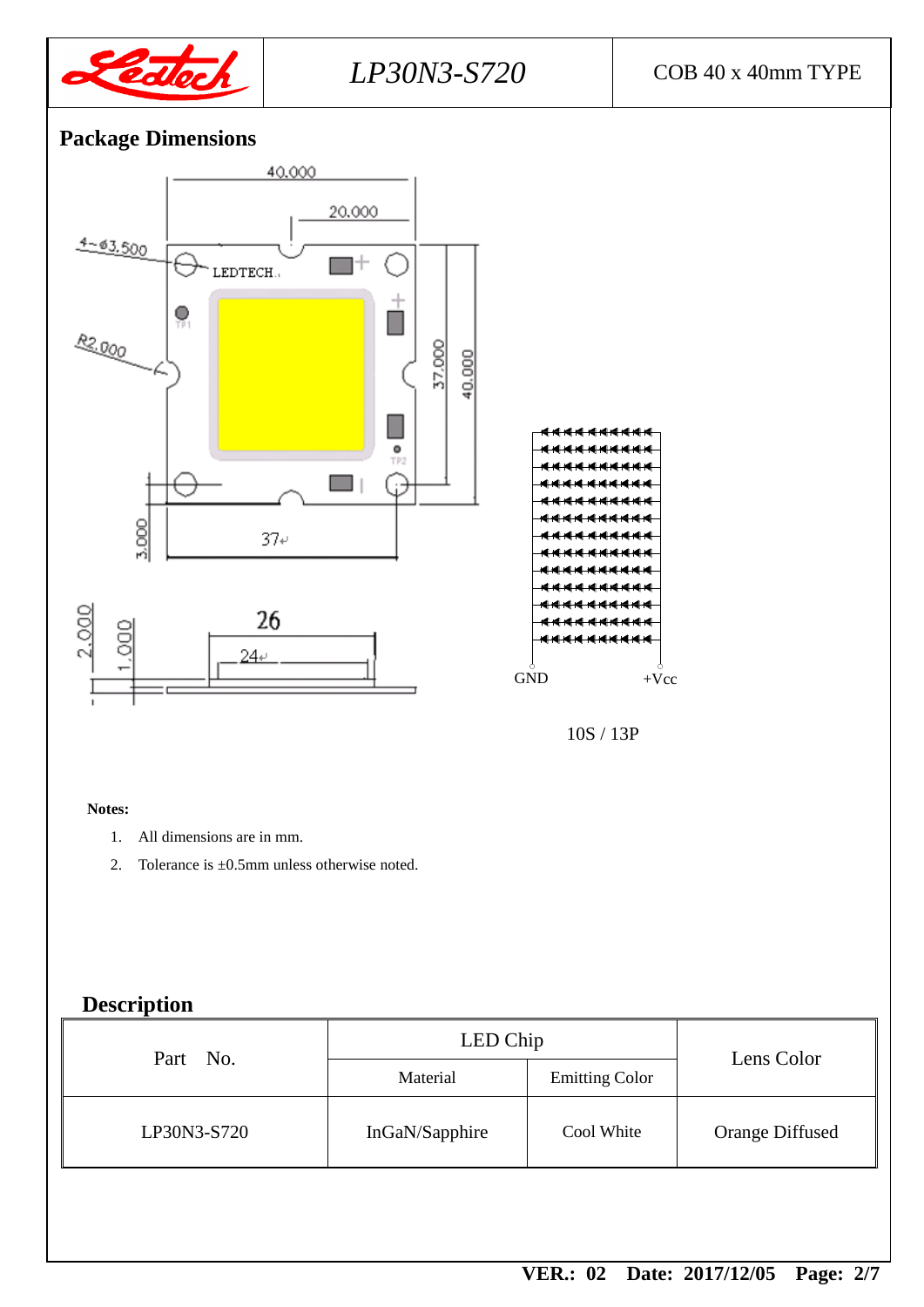

# **Absolute Maximum Ratings at Ta=25** ℃

| <b>Parameter</b>                          | <b>Symbol</b>         | <b>Rating</b>                                     | Unit         |  |
|-------------------------------------------|-----------------------|---------------------------------------------------|--------------|--|
| <b>Power Dissipation</b>                  | <b>P</b> <sub>D</sub> | 68                                                | W            |  |
| D.C. Forward Current                      | If                    | 2                                                 | A            |  |
| <b>LED Junction Temperature</b>           | Tj                    | 150                                               | $^{\circ}$ C |  |
| <b>Operating Temperature Range</b>        | Topr.                 | $-40$ to $+110$                                   |              |  |
| <b>Storage Temperature Range</b>          | Tstg.                 | $-40$ to $+120$                                   | $^{\circ}$ C |  |
| <b>Solder Heat Resistance</b>             | <b>SHR</b>            | Hand Soldering: $260 \pm 5^{\circ}$ C for 10 sec. |              |  |
| Electric Static Discharge Threshold (HBM) | <b>ESD</b>            | 1000                                              | V            |  |

# **Electrical and Optical Characteristics**:

| <b>Parameter</b>                            |                      |               | <b>Condition</b> |      |                          |      |              |
|---------------------------------------------|----------------------|---------------|------------------|------|--------------------------|------|--------------|
|                                             |                      | <b>Symbol</b> |                  | Min. | Typ.                     | Max. | <b>Units</b> |
|                                             |                      |               | $IF = 2A$        |      | 7100                     |      | lm           |
|                                             | Rank L <sub>28</sub> |               |                  | 6000 |                          | 6800 |              |
| Luminous Flux                               | Rank L <sub>29</sub> | $\Phi$ v      |                  | 6800 | $\overline{\phantom{a}}$ | 7800 |              |
|                                             | Rank L30             |               |                  | 7800 |                          | 8900 |              |
|                                             |                      |               | $IF = 2A$        |      | 30.5                     | -    | V            |
| <b>Forward Voltage</b>                      | Rank V1              | <b>VF</b>     |                  | 28   |                          | 31   |              |
|                                             | Rank V <sub>2</sub>  |               |                  | 31   |                          | 34   |              |
| Efficiency                                  |                      | $\eta$        | $IF = 2A$        | 107  |                          |      | lm/W         |
| <b>Correlated Color Temperature</b>         |                      | <b>CCT</b>    | $IF = 2A$        | 5450 | --                       | 5950 | $\bf K$      |
| <b>CIE Chromaticity Coordinates: X Axis</b> |                      | X             | $IF = 2A$        |      | 0.3268                   |      |              |
| <b>CIE Chromaticity Coordinates: Y Axis</b> |                      | Y             | $IF = 2A$        |      | 0.343                    | --   |              |
| Color Rendering Index                       |                      | <b>CRI</b>    | $IF = 2A$        | 80   |                          |      | Ra           |
| Viewing Angle                               |                      | $2\theta$ 1/2 | $IF = 2A$        |      | 120                      |      | Deg.         |

Notes:

1. The data tested by IS tester.

2. Customer's special requirements are also welcome.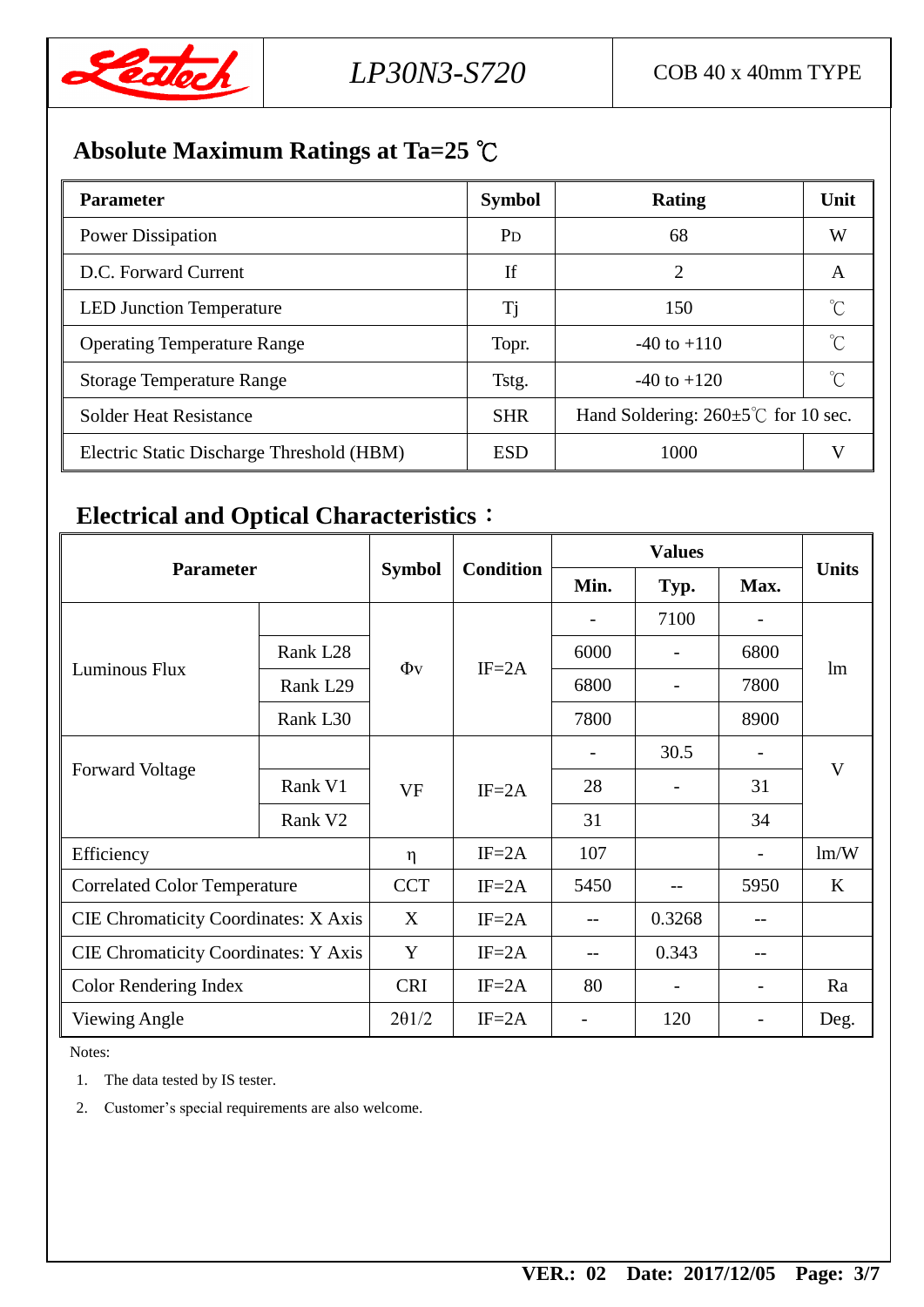

## **Chromaticity Coordinates Specifications for Bin Grading**

#### COLOR RANKS (IF=2A.Ta=25℃)

| <b>BIN</b>      | <b>RANK</b> |        |        |        |        | <b>BIN</b> | <b>RANK</b> |        |        |        |        |
|-----------------|-------------|--------|--------|--------|--------|------------|-------------|--------|--------|--------|--------|
| WC <sub>6</sub> | X           | 0.3264 | 0.3327 | 0.3324 | 0.3268 | WC7        | X           | 0.3268 | 0.3324 | 0.3324 | 0.3272 |
|                 |             | 0.3551 | 0.3650 | 0.3519 | 0.3430 |            |             | 0.3430 | 0.3519 | 0.3388 | 0.3305 |
| WD6             | X           | 0.3210 | 0.3264 | 0.3268 | 0.3218 | WD7        | X           | 0.3218 | 0.3268 | 0.3272 | 0.3227 |
|                 |             | 0.3468 | 0.3551 | 0.3430 | 0.3353 |            |             | 0.3353 | 0.3430 | 0.3305 | 0.3233 |

Note: X.Y Tolerance each Bin limit is  $\pm 0.01$ .

# **Chromaticity Coordinates & Bin grading diagram:**

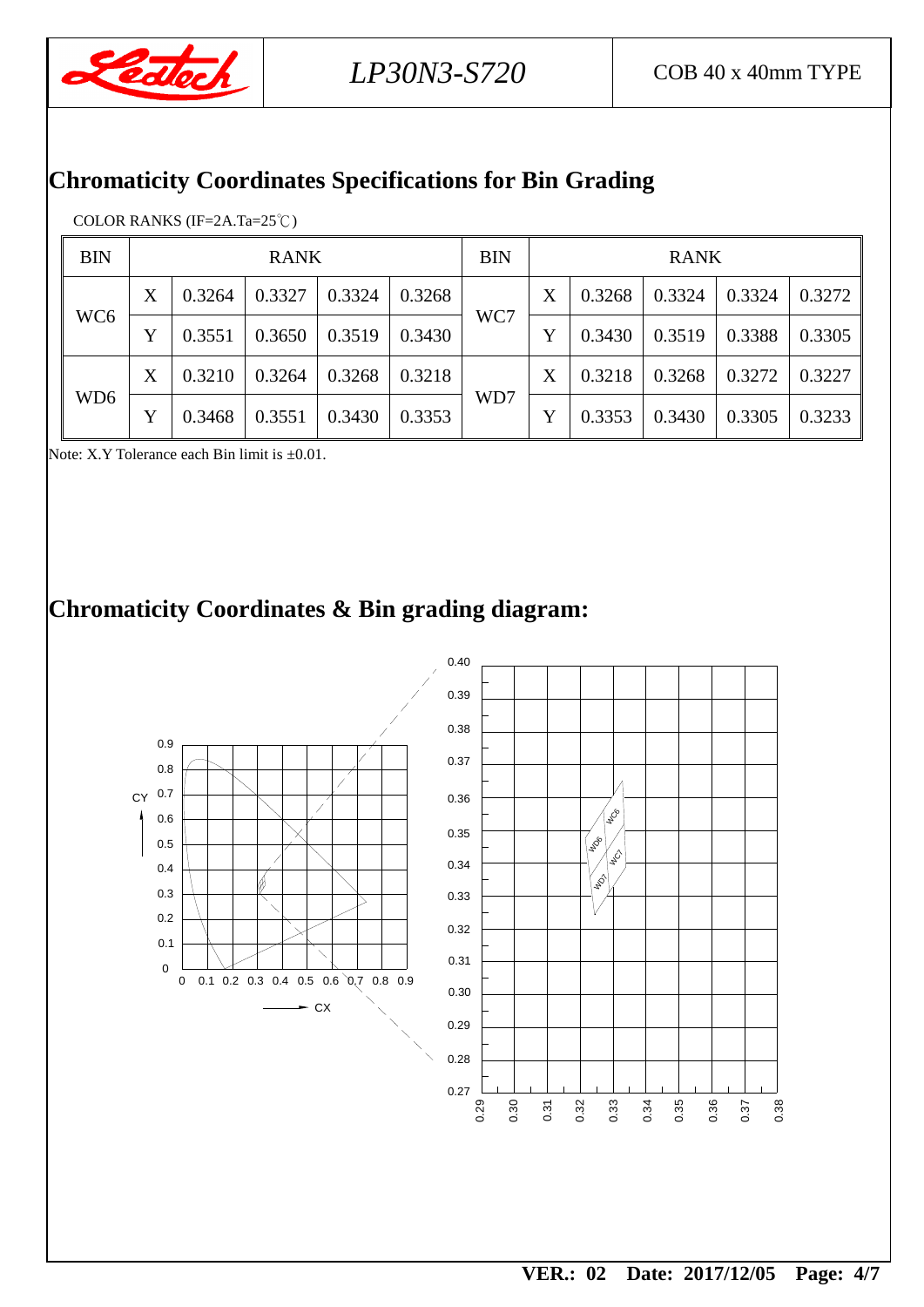

#### **Typical Electrical/Optical Characteristic Curves (25**℃ **Ambient Temperature Unless Otherwise Noted)** 1.2 1.0 Relative Response Relative Response 0.8 0.6 0.4 0.2 0

300 400 500 600

 $500$ <br>Wavelength (nm)



400 500 600 700 800





Ambient Temperature VS. Forward Current Radiation Diagram



Forward Current VS. Applied Voltage Forward Current VS. Luminous Intensity

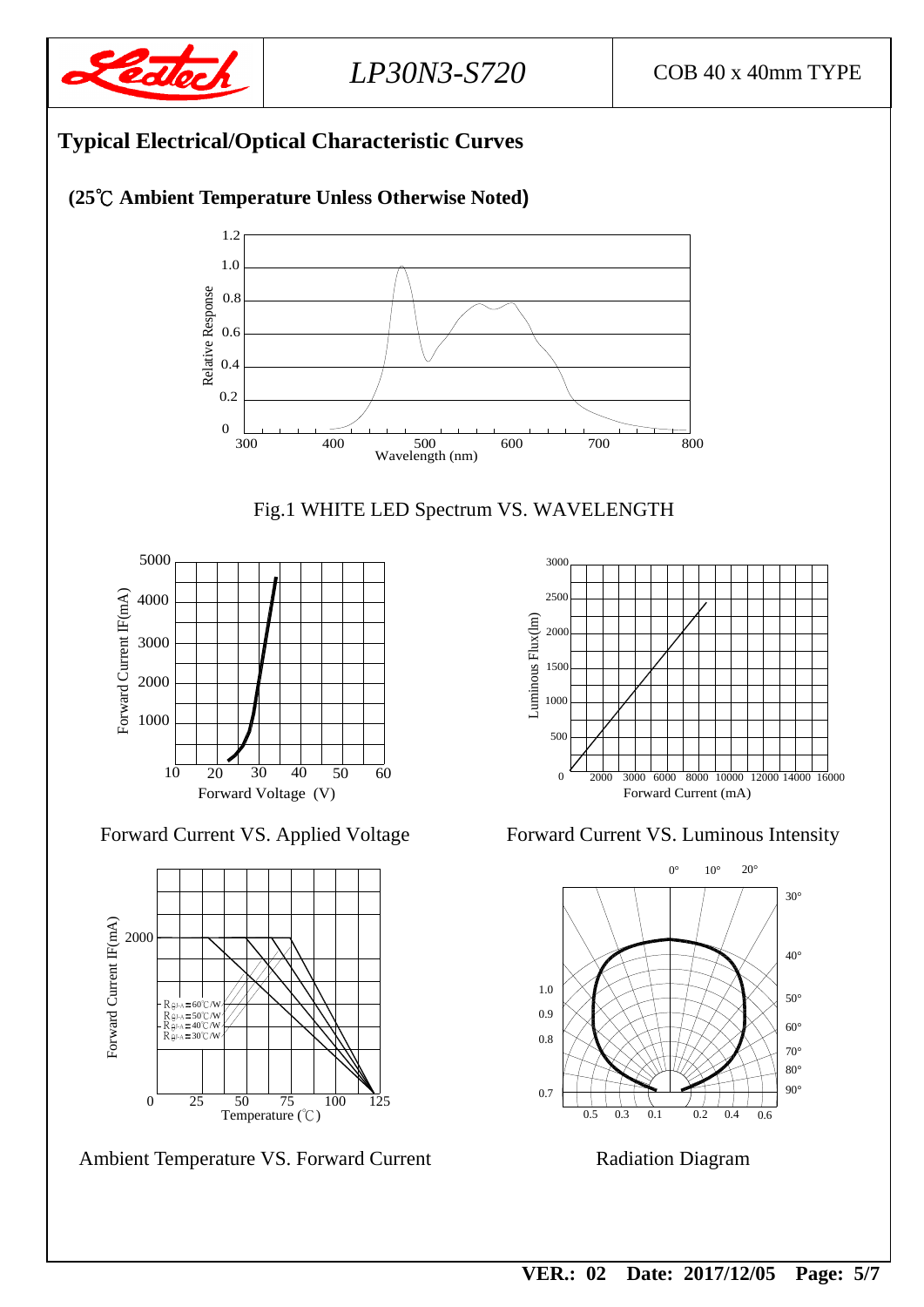

#### **Handling of Silicone Resin LEDs**

#### **Handling Indications**

**During processing, mechanical stress on the surface should be minimized as much as possible. Sharp objects of all types should not be used to pierce the sealing compound**



#### **Figure 1**

**In general, LEDs should only be handled from the side. By the way, this also applies to LEDs without a silicone sealant, since the surface can also become scratched.**



#### **Figure 2**

**When populating boards in SMT production, there are basically no restrictions regarding the form of the pick and place nozzle, except that mechanical pressure on the surface of the resin must be prevented. This is assured by choosing a pick and place nozzle which is larger than the LED's reflector area.**